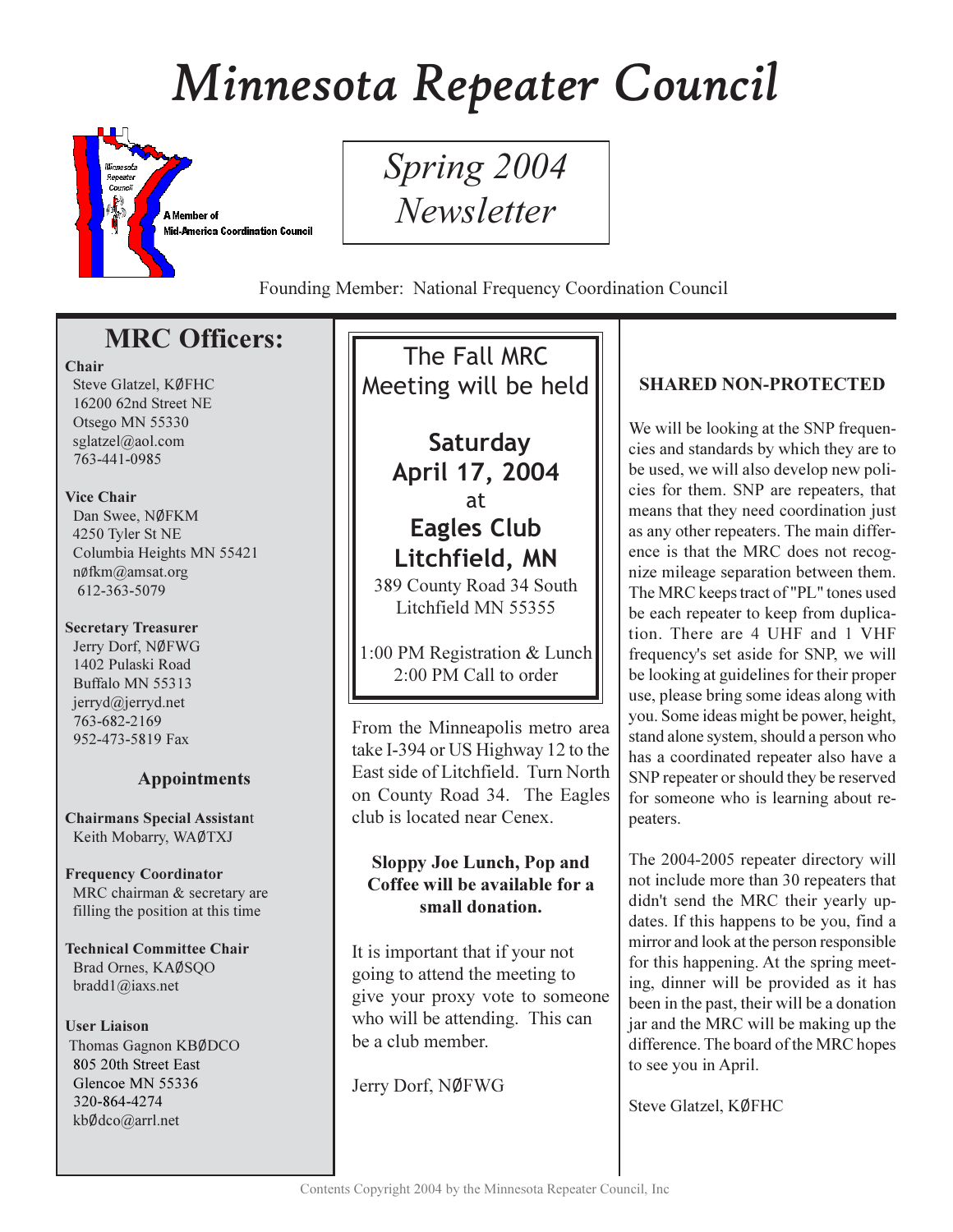## **Secretary - Treasurers Notes:**

The MRC membership database has been quiet with very few ongoing changes over the last 6 months.

If you look at the envelope this newsletter came in, you will find your expiration date. This is the year you are paid to the end of the listed year. So 2004 is paid up till Dec 31, 2004

Membership types listed on the envelope

|                                | REG Regular member ASC Associate member |
|--------------------------------|-----------------------------------------|
| NL Newsletter only SPL Special |                                         |
| ZZ Unkown                      | RPE Reg Pending.                        |

If you have any questions, or there is a discrepancy in your information please ask before coming to the meeting.

If you would like to renew your membership, please fill out the membership form on the back page and mail it in the enclosed envelope.

Proxy forms need to be signed and mailed in, or faxed to 952-473-5819 or hand carried to the meeting.

Getting all the basics like dues, proxies, etc done in advance helps get the registration done so the meeting can began on time!

## **Contacting the Secretary!**

I have a full time job, so if you wish to contact me by phone, it is best to try 6-9PM in the evenings except Wednesday or on weekends.

Sending registered mail is going to delay my receiving the correspondence, this also requires my leaving work early or going to the post office on a Saturday morning.

I normally read and respond to email on a daily basis, this is preferred if I need to research something.

Jerry Dorf, N0FWG

## Shared non-protected repeater *proposed* policy thoughts.

Restrictions on repeater systems placed on the Shared Nonprotected pairs to promote sharing.

Technical considerations

- $1.$ ERP shall be limited to no more than 100 watts.
- $\overline{2}$ . System height shall be limited to no more than 400 feet AGL.
- $3<sub>1</sub>$ System shall use a CW or voice identifier connected directly to the transmitter.
- $\overline{4}$ . Station Identifiers shall not beacon at any regular interval or identify more than once after finial transmission has occurred.
- 5. System shall use CTCSS, DCS or other access restrictions on both decode and encode.

#### Operational considerations

All repeaters placed on the SNP frequencies shall coordinate access tones, methods and locations with the MRC frequency coordinator.

In order to allow the mutual sharing of the frequency, the following restrictions shall apply.

- $\mathbf{A}$ Users of SNP systems shall monitor the frequency for activity from other systems that may be in operation in the geographic area. A guard receiver may be used on the repeater output channel at the repeater site to prevent the repeater from interfering with other systems.
- $B)$ Repeater trustees must recognize other systems on the frequency, thus sharing the frequency.
- $\mathcal{C}$ Linking by RF, Internet or other means shall be permitted only in areas where only 1 (one) SNP repeater system is in operation in a 60 mile radius. If a second system is placed within the geographic area one or more of the following conditions will be imposed by the coordinator based on information presented.
	- Trustees may mutually agree to allow linking 1. in writing to the coordinator.
	- Anti PL on repeater receiver or other means 2. to reduce interference may be required.
	- $3.$ Linking on the original system must be discontinued.
	- $\overline{4}$ . Linking system must monitor the output channel for activity before transmitting.
	- 5. System may be assigned a regular repeater pair if available.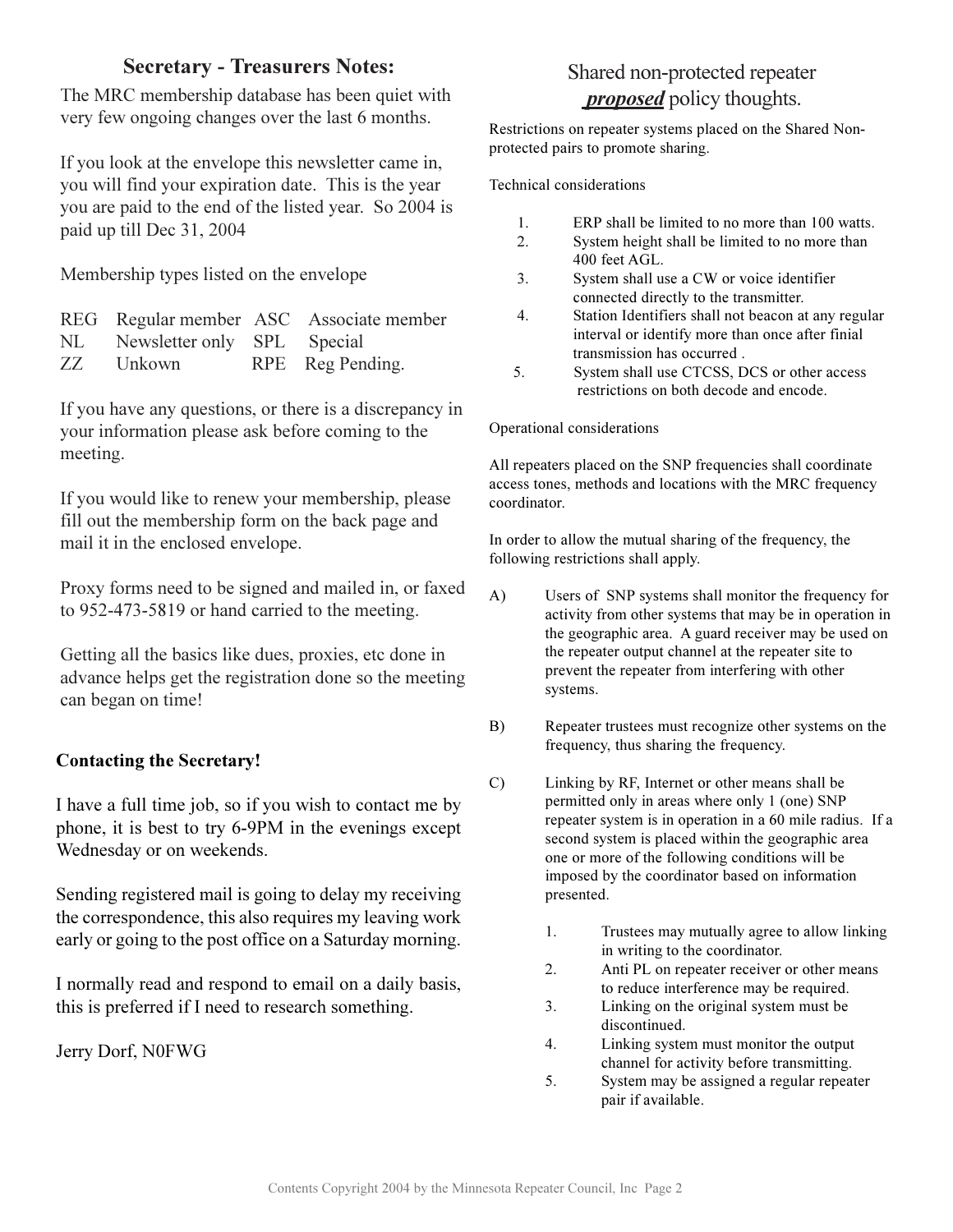## **Coordination Report**

Since the last meeting the MRC has been active with the following:

#### **Updates**

Steve Glatzel took on the thankless job of entering all the update requests that where received from the Fall 2003 mailing.

There are a number of records that have not updated within the last 2 years that need to be updated. Matt, N0YNT has volunteered to track down the respective systems to get them resolved. First phase will be the older than year 2000 records. Once this is completed then we will move on to the 2000-2002 records. It is my opinion that some of the repeaters are sponsored by clubs that have changed trustee's and simply do not know that they need to file updates. Decordination is a last resort, however this may be required at the Fall 2004 meeting. I have tracked down some operators through multiple callsign changes and moves around the country!

#### **Database**

We have started using CTK for coordination, this is allowing for rapid turnaround on new coordinations. Special thanks to Paul, WA0WRG for working with CTK to develop a import from the MAC database that Steve Glatzel was using for the updates.

We have been able to directly exchange data with Wisconsin and Iowa with no difficulty.

#### **New coordinations**

The following systems have been coordinated in the last 6 months:

| BRAINERD     | <b>WOUJ</b>   | 52.110          | 53.110 |
|--------------|---------------|-----------------|--------|
| I ITCHFIFI D | <b>KCOCAP</b> | 448.800 443.800 |        |
| NISSWA       | WOU.I         | 448.925 443.925 |        |
| PAYNESVILLE. | KOOS.         | 147.675 147.075 |        |
| PI YMOUTH.   | KA0KMJ        | 448.000 443.000 |        |
|              |               |                 |        |

The MRC has denied one request from W0EAS for coordination of the 146.745 Rochester repeater that is currently operating uncoordinated at this time. This was based on a complaint from the first adjacent repeater due to being less than the 50 mile policy.

Currently there are 2 formal requests pending comments from surrounding states. Applications are in process for 2 more, one that will require interaction with Canada.

Wisconsin has been active with new requests. Some issues include: Their first adjacent separation policy is 40 miles while the MRC policy is 50 miles. One WI repeater is now within 50 miles of a MRC coordinated repeater, the respective trustee was notified They are also requesting non conflicting CTCSS tones, and in some cases full CTCSS on new systems.

73's, Jerry Dorf, N0FWG

#### The following systems have not returned a update in the last 2 years!

| Location            | Call          | Input    | Output   | Name                        |                            | Status      |
|---------------------|---------------|----------|----------|-----------------------------|----------------------------|-------------|
| APPLE VALLEY        | <b>NODAI</b>  | 222.400  | 224.000  | <b>RUSS PRINCE</b>          | Last Updated<br>12/15/1997 | <b>OTA</b>  |
|                     |               |          |          | RONALD REITER               | 2/9/1991                   |             |
| <b>BLAINE</b>       | <b>NOKMR</b>  | 144.630  | Link     |                             |                            | <b>OTA</b>  |
| <b>BLOOMINGTON</b>  | <b>NOBUA</b>  | 222.600  | 224.200  | <b>DOTTIE GILKESON</b>      | 12/15/1997                 | <b>PROP</b> |
| <b>BLOOMINGTON</b>  | KA0GXL        | 223.100  | 224.700  | <b>CHRIS GANNON</b>         | 12/15/1997                 | <b>PROP</b> |
| <b>DULUTH</b>       | <b>W0GKP</b>  | 449.100  | 444.100  | <b>JERRY FREDERICK</b>      | 10/21/1995                 | <b>PROP</b> |
| <b>DULUTH</b>       | <b>WOGKP</b>  | 146.340  | 146.940  | <b>JERRY FREDEREICK</b>     | 10/21/1995                 | <b>OTA</b>  |
| <b>DULUTH</b>       | KA0JZV        | 29.580   | 29.680   | RANDY WABIK                 | 12/3/1995                  | <b>OTA</b>  |
| <b>DULUTH</b>       | <b>NOBNG</b>  | 449.700  | 444.700  | <b>JERRY FREDERICK</b>      | 4/8/1995                   | <b>OTA</b>  |
| <b>GRAND RAPIDS</b> | <b>WB0SLI</b> | 147.855  | 147.255  | <b>JACK VIPOND</b>          | 6/4/1995                   | <b>PROP</b> |
| <b>LOMAN</b>        | WJ0Y          | 146.070  | 146.670  | <b>BRUCE CHRISTOPHERSON</b> | 1/6/1996                   | <b>OTA</b>  |
| <b>LOMAN</b>        | <b>WD0GTM</b> | 147.945  | 147.345  | <b>DENNIS MONKMAN</b>       | 12/10/1995                 | <b>OTA</b>  |
| <b>LONG PRAIRIE</b> | N9DHW         | 146.055  | 146.665  | <b>JOHN MOORE</b>           | 3/11/1998                  | <b>PROP</b> |
| <b>MINNEAPOLIS</b>  | N0GYY         | 449.775  | 444.775  | <b>HOWARD ATLAS</b>         | 12/4/1995                  | <b>OTA</b>  |
| MOOSE LAKE          | <b>NOBNG</b>  | 146.400  | 147.000  | <b>JERRY FREDERICK</b>      | 3/9/1986                   | <b>OTA</b>  |
| <b>OWATONNA</b>     | <b>WB0VAJ</b> | 147.705  | 147.105  | <b>KAY WEGNER</b>           | 12/22/2001                 | <b>OTA</b>  |
| <b>PARK RAPIDS</b>  | <b>K0GUV</b>  | 147.900  | 147.300  | ED DE LAHUNT                | 12/22/2001                 | <b>OTA</b>  |
| <b>PROCTOR</b>      | KA0JZV        | 448.150  | 443.150  | RANDY WABIK                 | 12/11/1996                 | <b>OTA</b>  |
| <b>SILVER BAY</b>   | <b>AA0WD</b>  | 146.310  | 146.910  | <b>CLETUS MAKOWSKI</b>      | 12/22/2001                 | <b>OTA</b>  |
| <b>WEST ST PAUL</b> | <b>NOORK</b>  | 1253.250 | 1277.250 | <b>DANIEL MCMILLEN</b>      | 3/25/1995                  | <b>OTA</b>  |
| <b>WORTHINGTON</b>  | <b>WAOLUT</b> | 146.070  | 146.670  | <b>DONALD ERICKSON</b>      | 12/22/2001                 | <b>OTA</b>  |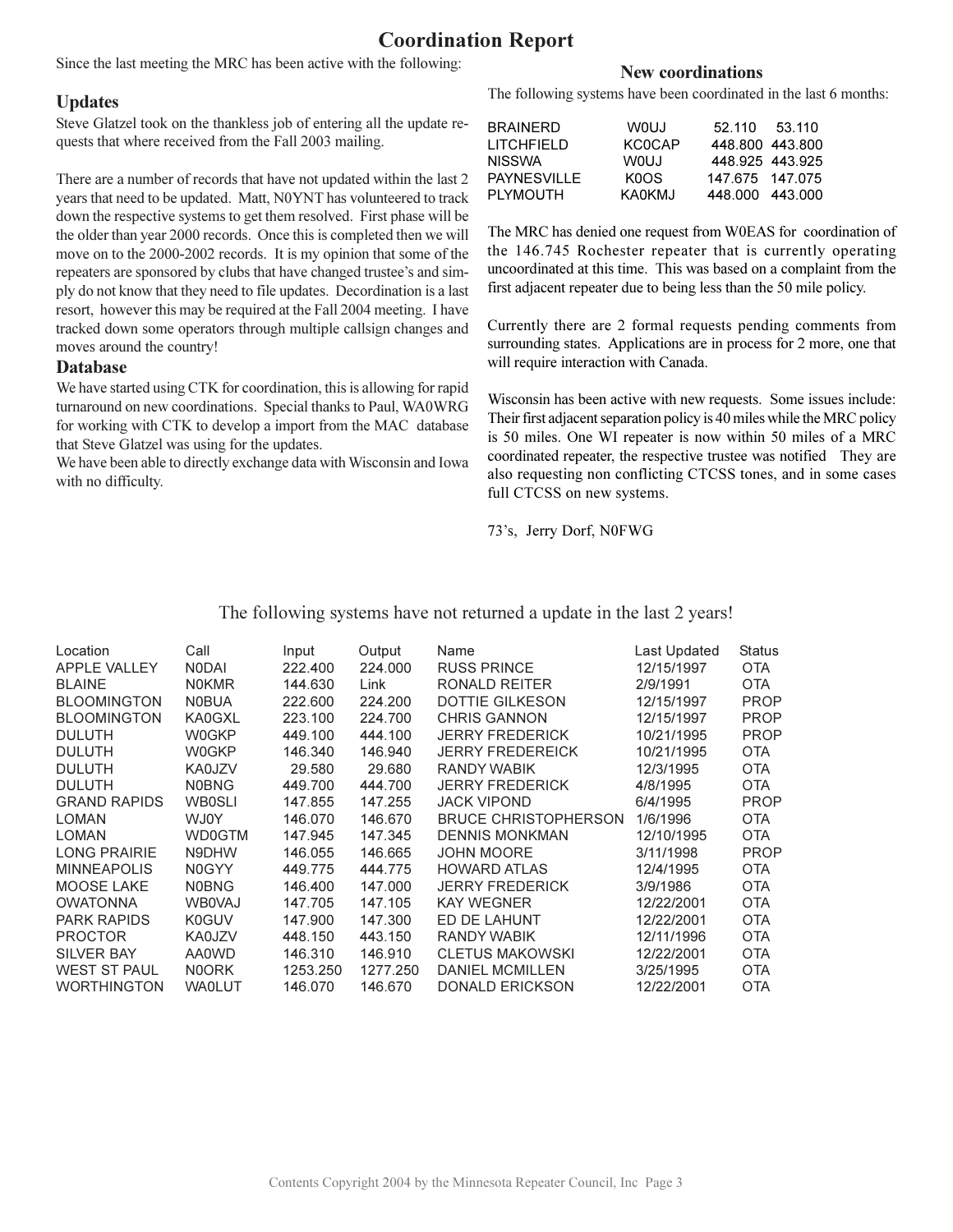# **Minutes of the Minnesota Repeater Council**

Spring meeting held On October 25, 2003 North St. Paul Community Center

Call to order by chairman Steve Glatzel, K0FHC at 2:30

Arrangements for the location made by Jerry Dorf, N0FWG (MRC)

Introduction of officers made.

Quorum was meet with 42 members present out of 88 members in good standing, 18 non-metro.

Chairman would like to thank a repeater group for taking a repeater off the air that was causing interference to other UHF systems. This was the responsible thing to do.

#### **Secretary & Treasurer's report: Jerry Dorf N0FWG**

Reports presented to membership in the newsletter. A motion was made to accept, seconded and passed.

#### **Frequency coordinator: Steve Glatzel**

The MRC board has taken over the position of coordinator. We currently are in the process of updating records and getting things sorted out. Once this is completed we will be moving towards using software for coordination's, this is the reason why we need correct lat/lon locations for repeaters and links. On Monday Oct 20, approximately 430 update requests to 180 trustee's where mailed out. As of Friday, 25 have been returned with updates and the post office has returned 9 for incorrect addresses. Updated addresses have been found for all of them. In the fall newsletter approximately 50-75 repeaters have not returned any updates for the last several years. They are subject to de-coordination; most have not returned updates since the mid 1990's. Matt Genelin, NOYNT will be assisting with tracking down trustee's that do not return an update. On the web page, there is "work in progress" coordination form and a instruction sheet is in the works. Also there will be a ERP and HAAT worksheet coming in the future. Jerry Dorf found a older document that has CTCSS (PL) plan for the different regions, this form will be placed on the web page. Currently there is no waiting list for frequencies. There are some pending coordination requests that will be filled

#### Technical Committee: No issues at this time.

| <b>New Members:</b>    |                        |                   |                      |
|------------------------|------------------------|-------------------|----------------------|
| Jerry Frederick, N0BNG | Mary L Nystrom, KB0SVG | Paul Holm, KC0HST | Kelly Shadrick, W0RK |
|                        |                        |                   |                      |

#### Upgrades:

Keith Mobary, WA0TXJ to Regular Wallace Erickson,

Wallace Erickson, K0WE to Associate

Motion was made to accept was made and seconded to accept all the members. Motion passed.

#### **Old Business:**

Tax liability, it appears that at this time we do not need to file any tax returns. Keith Mobary will research further.

#### **New Business:**

Coordinator position, Board is filling the position. No objections where heard. Chairs special position, Keith Mobary is developing a filing system for the coordination records. Matt Genelin, N0YNT has been appointed to assist in coordination research on nonresponsive repeater trustee's.

Coordinators tool kit: Jerry Dorf, N0FWG and Milt Klingsporn, N9WSZ (Wisconsin Association of Repeaters) A presentation on the operation of Coordinators Tool Kit (CTK) a software program that was written an supported by Dave Karr of WAR to assist in coordination duties. A lengthily Q& A session on sharing of data between coordinators and what is considered public records and how it will be shared was made. A public domain terrain mapping and prorogation study program called Radio Mobile is supported. HAAT is available in booth programs with different data!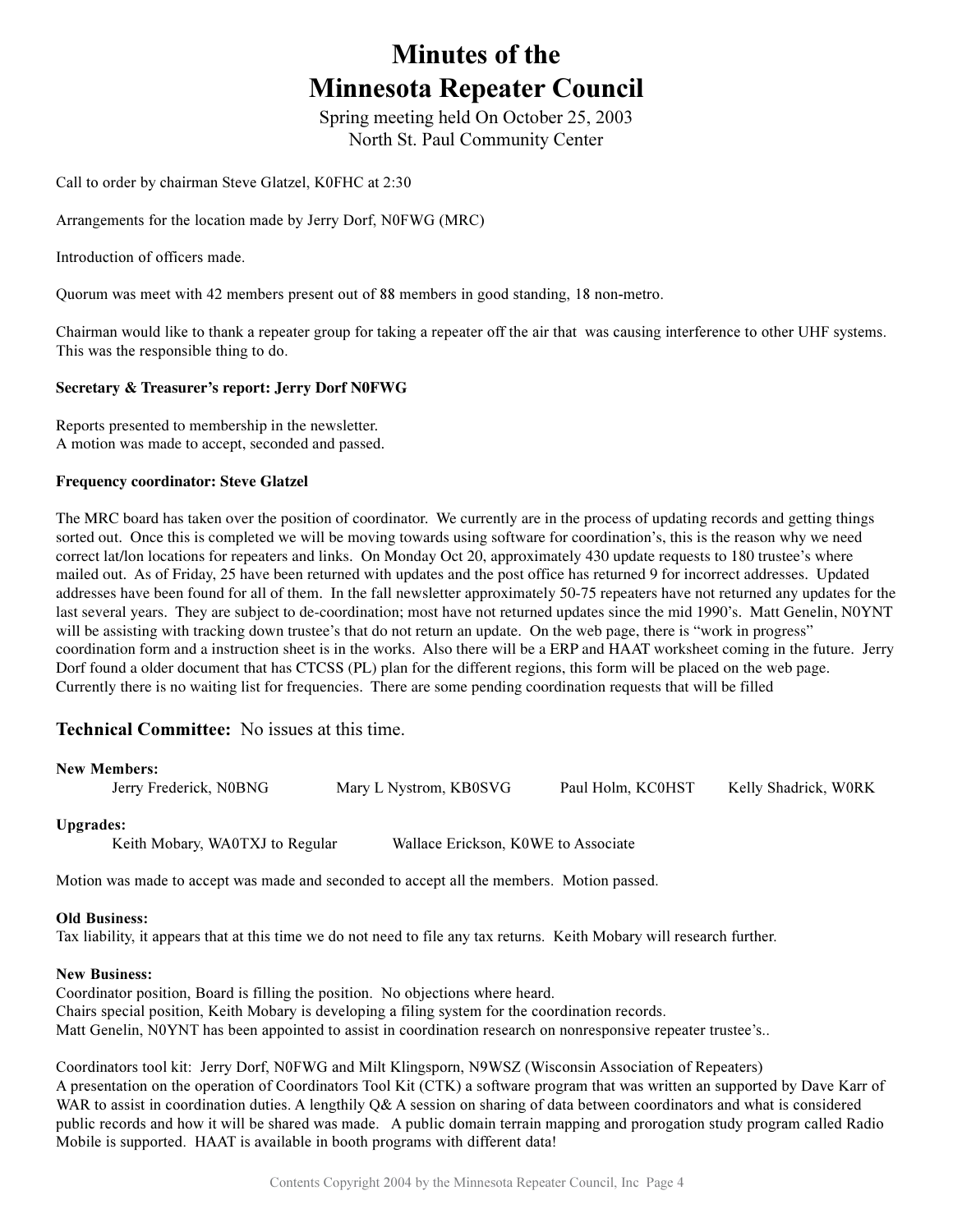#### **Reimbursement:**

Jerry Dorf, N0FWG attended Dayton Hamvention 2003 and represented the MRC at the NFCC forum. Estimated expenses are \$180, Motion was made to approve the re-imbursement. Motion passed, with a detailed accounting to be made in the next newsletter,

Roger Launence, Made a motion to recognize Paul Emeott for his years of service at coordinator.

Greg Kitchak, N0GEF was going to make a motion that the MRC purchase a computer for keeping records and coordination software. No action was taken. 2<sup>nd</sup> motion was that the MRC no longer purchase food for the meetings. Discussion on income and expenses was made.

#### Spring Meeting: Non- Metro location

Locations considered: Faimont, Duluth, Buffalo, Litchfield, St. Cloud. Litchfield will be researched by the Crow River Club, and will report back to the board.

#### **Election of Officers:**

Floor was opened for nominations, none where heard. All current officers are willing to serve another term. A motion was made to accept the current board by acclimation. Motion passed

Meeting Adjourned at 3:45 pm

Jerry Dorf, N0FWG Secretary Treasurer Minnesota Repeater Council, Inc

Hamvention 2003 Expenses, paid to Jerry Dorf N0FWG

| Date | To:                                    |               | Discription |       | Amount   |
|------|----------------------------------------|---------------|-------------|-------|----------|
|      | 15-Mar Dayton Hamvention               | <b>Ticket</b> |             |       | \$18.00  |
|      | 12-May "Interstate Citgo Deforest, WI" | <b>Gas</b>    | 9.9 Gallons |       | \$14.83  |
|      | 12-May BP Elkhart IN                   | Gas           | 8.2 Gallons |       | \$11.96  |
|      | 15-May Pilot Travel I75&Rt 30          | <b>Gas</b>    | 9.1 Gallons |       | \$12.23  |
|      | 18-May Pilot Travel Covington IN       | Gas           | 7.3 Gallons |       | \$9.99   |
|      | 18-May "Carls Shell, Edgerton WI"      | Gas           | 8.4 Gallons |       | \$12.97  |
|      | 18-May "Super America, Plymouth MN"    | <b>Gas</b>    | 8.2 Gallons |       | \$11.78  |
|      | 22-May "Econolodge Eaton, OH"          | Hotel         |             |       | \$65.00  |
|      |                                        |               |             | Total | \$156.76 |

### **MRC Resources on the Internet**

MRC Webpage http://www.mrc.gen.mn.us MRC Mailing list:

This mailing list is for announcements and general discussion of MRC events, policy and operations. Currently it is un-moderated and open to all. Sign up at:

http://mailman.qth.net/mailman/listinfo/mrc

Don't forget to change your email program to "plain text" before you try to send anything. Messages with HTML or other fancy print will come through blank if you don't make the change. Also do not include attachments!

#### Use of GPS receiver for Transmitter Geographic Information:

Site Latitude/Longitude should be expressed in the following form: DD MM SS.

Where D=Degrees, M= Minutes, S Seconds

If you use your GPS make sure it is set to read in that format, along with using the NAD84 datum. Your reading will be in the following format N 45° 01' 12.5" W093° 12' 23.5". If you get a reading like  $93.12345$  or  $93^{\circ}$  12.321 then your using a different format. It can be converted, however this takes time. If your not sure please indicate that and write it out *exactly* as it appears on your GPS screen! Make sure that your coordinates are located in Minnesota, on land and not somewhere in the middle of a lake. Please do not "make the numbers fit" in the form!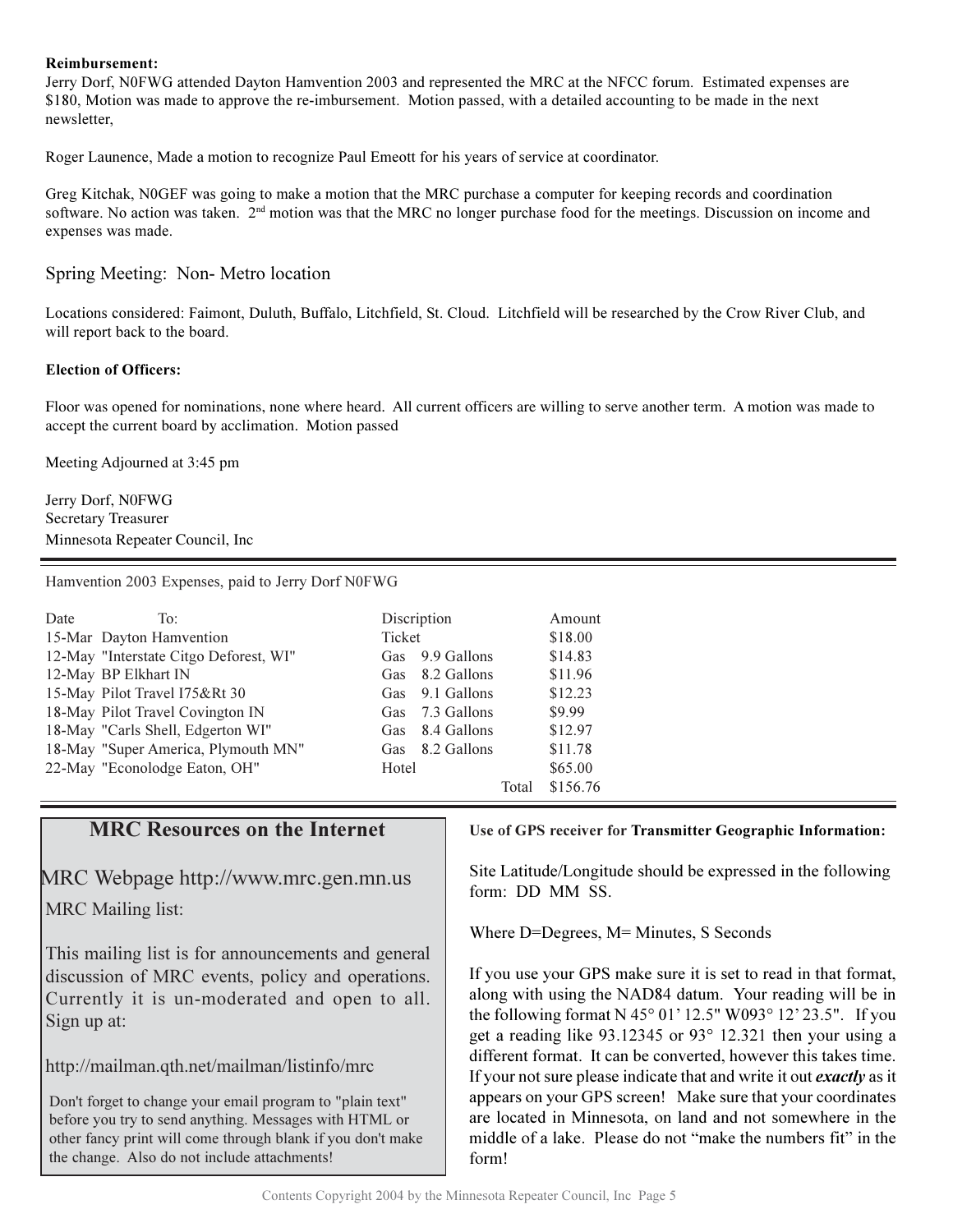# **Minnesota Repeater Council Checking Account** Report as of March 12, 2004

| Date       | <b>Type</b> | <b>Description</b>              | <b>Debit</b> | <b>Credit</b>      | <b>Balance</b> | <b>Comments</b>                   |
|------------|-------------|---------------------------------|--------------|--------------------|----------------|-----------------------------------|
| 8/7/2003   | 2017        | North St. Paul Community Center | \$115.00     |                    | \$4,321.53     | Meeting Room                      |
|            | 2018        | North St. Paul Community Center | \$0.00       |                    | \$4,321.53     | Deposit \$75.00 Returned 10-15-03 |
|            | 2019        | Office Depot                    | \$26.08      |                    | \$4,295.45     | Envelopes                         |
|            | 2020        | Postmaster                      | \$72.00      |                    | \$4,223.45     | Stamps for newsletter             |
|            | 2021        | <b>Custom Business Forms</b>    | \$81.83      |                    | \$4,141.62     | <b>Print Newsletter</b>           |
| 9/25/2003  | <b>DEP</b>  | Austin Area ARC                 |              | \$10.00            | \$4,151.62     | New Member Pending Fall 03        |
|            |             | <b>Wallace Erickson</b>         |              | \$5.00             | \$4,156.62     | Upgrade to Asc 2003               |
|            |             | Art Londroche                   |              | \$20.00            | \$4,176.62     | <b>Dues 2004</b>                  |
|            |             | Keith Mobarry                   |              | \$30.00            | \$4,206.62     | Upgrade Member Pend Fall 03 2006  |
| 9/30/2003  | Dep         | David Kellner                   |              | \$10.00            | \$4,216.62     | <b>Dues 2005</b>                  |
|            |             | Dean L Boelter                  |              | \$10.00            | \$4,226.62     | <b>Dues 2005</b>                  |
|            |             | <b>Charle Esch</b>              |              | \$20.00            | \$4,246.62     | <b>Dues 2004</b>                  |
| 10/2/2003  | <b>DEP</b>  | Roger Laurence                  |              | \$10.00            | \$4,256.62     | <b>Dues 2004</b>                  |
|            |             | Erik Jacobson                   |              | \$20.00            | \$4,276.62     | <b>Dues 2004</b>                  |
| 10/6/2003  | Dep         | Greg Carlson                    |              | \$30.00            | \$4,306.62     | <b>Dues 2006</b>                  |
| 10/9/2003  | <b>DEP</b>  | Homas L Svihel                  |              | \$10.00            | \$4,316.62     | <b>Dues 2004</b>                  |
|            |             | Robert Stark, Sr                |              | \$25.00            | \$4,341.62     | Memebership 2005 / Newsletter     |
| 10/15/2003 | Dep         | Steve Csizmadia                 |              | \$10.00            | \$4,351.62     | <b>Dues 2005</b>                  |
|            |             | Paul Holm                       |              | \$10.00            | \$4,361.62     | Dues 2004/Pending fall 2003       |
| 10/15/2003 | 2022        | Office Depot                    | \$10.64      |                    | \$4,350.98     | <b>Windowed Envelopes</b>         |
| 10/16/2003 | 2023        | Office Depot                    | \$20.29      |                    | \$4,330.69     | Envelopes/ Paper/ labels          |
| 10/18/2003 | 2024        | Postmaster                      | \$94.24      |                    | \$4,236.45     | Postage/ Updates & general        |
| 10/18/2003 | 2025        | <b>Steve Glatzel</b>            | \$106.50     |                    | \$4,129.95     | Print Repeater list (Kinko's)     |
| 10/22/2003 | <b>DEP</b>  | David Schultz, Stillwater       |              | \$10.00            | \$4,139.95     | <b>Dues 2004</b>                  |
| 10/25/2003 | 2026        | <b>Steve Glatzel</b>            | \$416.05     |                    | \$3,723.90     | Re-imb Pizza Hut/Dominos pizza    |
| 10/27/2003 | Dep         | Kelly Shaddrick                 |              | \$10.00            | \$3,733.90     | <b>Dues 2004</b>                  |
|            |             |                                 |              |                    |                |                                   |
|            |             | Dave Huston                     |              | \$10.00<br>\$10.00 | \$3,743.90     | <b>Dues 2004</b>                  |
|            |             | Thomas B Carlson                |              |                    | \$3,753.90     | <b>Dues 2004</b>                  |
|            |             | <b>Michael Grenier</b>          |              | \$20.00            | \$3,773.90     | <b>Dues 2005</b>                  |
|            |             | Paul Germscheid                 |              | \$10.00            | \$3,783.90     | <b>Dues 2004</b>                  |
|            |             | H R Clough                      |              | \$10.00            | \$3,793.90     | <b>Dues 2004</b>                  |
|            |             | Margaret Jordan                 |              | \$10.00            | \$3,803.90     | <b>Dues 2004</b>                  |
|            |             | John Swanson                    |              | \$10.00            | \$3,813.90     | <b>Dues 2003</b>                  |
|            |             | Don Rice                        |              | \$20.00            | \$3,833.90     | <b>Dues 2004</b>                  |
| 10/27/2003 | 2027        | Jerry Dorf                      | \$156.76     |                    | \$3,677.14     | Re-imb Dayton Hamvention/ NFCC    |
| 11/1/2003  | 2028        | <b>Litchfield Eagles Club</b>   | \$50.00      |                    | \$3,627.14     | Deposit                           |
| 11/5/2003  | <b>DEP</b>  | David Furman                    |              | \$10.00            | \$3,637.14     | <b>Dues 2004</b>                  |
| 12/6/2003  | <b>DEP</b>  | Thomas Carlson/SMARTS           |              | \$10.00            | \$3,647.14     | <b>Dues 2005</b>                  |
|            | Dep         | Robert Cordell/Anoka Radio Club |              | \$80.00            | \$3,727.14     | <b>Dues 2010</b>                  |
| 12/17/2003 | <b>DEP</b>  | Richard Jackson/Dakota RACES    |              | \$10.00            | \$3,737.14     | <b>Dues 2004</b>                  |
| 2/1/2004   | 2029        | Gordys Foods                    | \$22.20      |                    | \$3,714.94     | Postage                           |
| 2/3/2004   | <b>DEP</b>  | Randy Haglin                    |              | \$10.00            | \$3,724.94     | <b>Dues 2004</b>                  |
| 2/12/2004  | <b>DEP</b>  | TCFMC / Ray Voss                |              | \$50.00            | \$3,774.94     | <b>Dues 2008</b>                  |
| 3/1/2004   | <b>DEP</b>  | MN Valley Repeater Assoc/K0FTB  |              | \$10.00            | \$3,784.94     | <b>Dues 2004</b>                  |
| 3/12/2004  | Dep         | Jeffery N Clarine               |              | \$5.00             | \$3,789.94     | <b>Dues 2004</b>                  |
|            | Dep         | Michael Paskeuric               |              | \$10.00            | \$3,799.94     | Dues 2004/pending Spring 2004     |

Notes:

1. New & pending memberships checks have been deposited to avoid the past "Stale Check" problems.

2. The date in the comment field shows dues paid to the end of that year.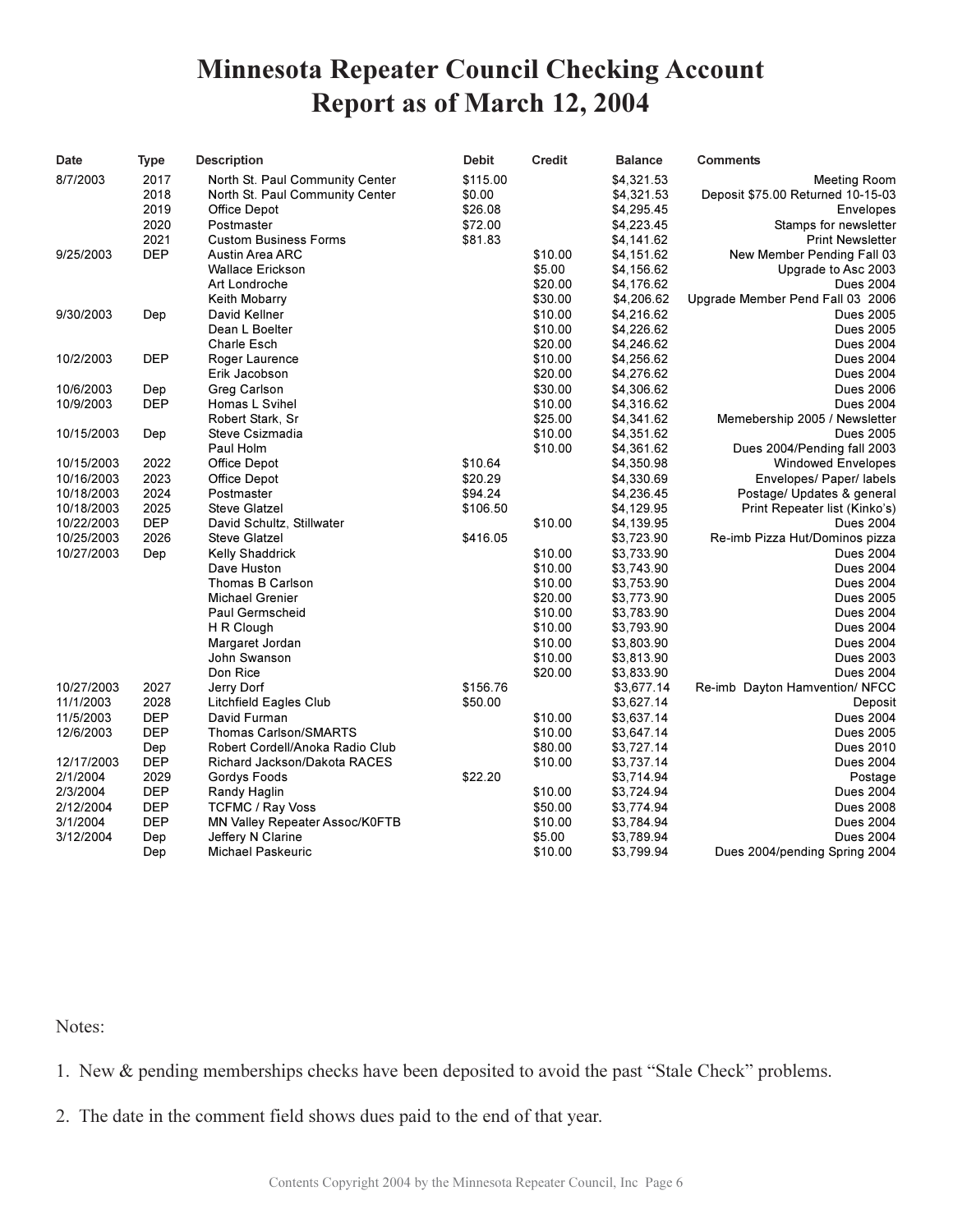# Minnesota Repeater Council

Membership and Renewal application form

|                                                                                                                                                                                                                                               | Trustee information (MRC Main Contact).                                                                                                                                            |                                           |  |  |
|-----------------------------------------------------------------------------------------------------------------------------------------------------------------------------------------------------------------------------------------------|------------------------------------------------------------------------------------------------------------------------------------------------------------------------------------|-------------------------------------------|--|--|
|                                                                                                                                                                                                                                               |                                                                                                                                                                                    |                                           |  |  |
| Phone:                                                                                                                                                                                                                                        |                                                                                                                                                                                    |                                           |  |  |
|                                                                                                                                                                                                                                               | City: $\qquad \qquad$                                                                                                                                                              |                                           |  |  |
|                                                                                                                                                                                                                                               | State: $\angle$ Zip: $\angle$                                                                                                                                                      |                                           |  |  |
|                                                                                                                                                                                                                                               | Club or alternate contact/mailing address.                                                                                                                                         |                                           |  |  |
|                                                                                                                                                                                                                                               |                                                                                                                                                                                    |                                           |  |  |
|                                                                                                                                                                                                                                               |                                                                                                                                                                                    |                                           |  |  |
|                                                                                                                                                                                                                                               |                                                                                                                                                                                    |                                           |  |  |
| <b>Type of Application:</b><br>Renewal $[\ ]$                                                                                                                                                                                                 | New membership $[\ ]$                                                                                                                                                              | Trustee Change [ ]<br>Database Update [ ] |  |  |
| Regular Membership<br>Dues \$10.00 year                                                                                                                                                                                                       | Organization or individual who is operating a FCC licensed Amateur Repeater station on a<br>frequency coordinated by the MRC. Has one vote at all meetings. Receives all mailings. |                                           |  |  |
| Associate Member<br>Organization or individual with a active interest in constructing an Amateur Radio Repeater station<br>or in the activities of the MRC. Can participate in the activities of the MRC but has no vote.<br>Dues \$5.00 year |                                                                                                                                                                                    |                                           |  |  |
| Newsletter<br>Receives one copy of MRC newsletter for 1 year. Dues \$5.00<br>Or download for free from the MRC webpage                                                                                                                        |                                                                                                                                                                                    |                                           |  |  |
| Signed: Repeater Trustee/Regular Member<br>Date:                                                                                                                                                                                              |                                                                                                                                                                                    |                                           |  |  |
| Mail all Applications and dues to:<br>Minnesota Repeater Council<br>Jerry Dorf, N0FWG Secretary/Treasurer<br>1402 Pulaski Road<br>Buffalo MN 55313<br>763-682-2169 Voice 952-473-5819 Fax<br>jerryd@jerryd.net                                | # of years Paid: $\frac{1}{2}$<br>Total Amount:<br>$Check \#:$<br>Name on Check:                                                                                                   | Other Info:                               |  |  |
| Membership Approval Granted:                                                                                                                                                                                                                  | Date:                                                                                                                                                                              |                                           |  |  |
| Dues Paid for: 2004 2005 2006 2007 2008 2009 2010 2011 2012 2013 2014 2015                                                                                                                                                                    |                                                                                                                                                                                    | Revised 01/04 jkd                         |  |  |